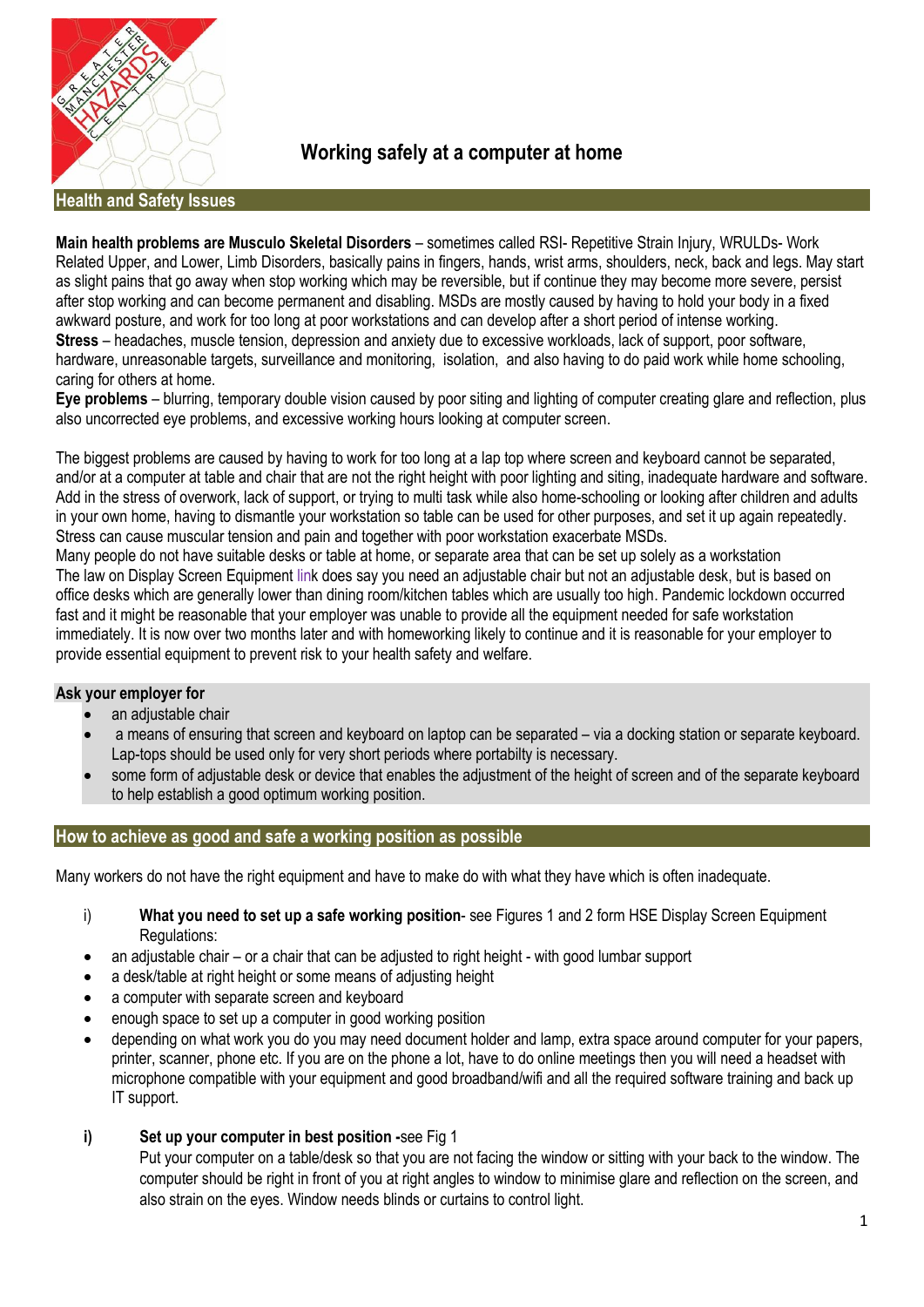#### Ideal siting of computer and set up of workstation

Source: **Health and Safety Executive** 

Window to one side, no in front of you or behind you.



#### Figure 1 Subjects dealt with in the Schedule

- Adequate lighting
- n. Adequate contrast, no glare or distracting reflections
- Distracting noise minimised
- Leg room and clearances to allow postural changes
- Window covering if needed to minimise glare
- Software: appropriate to task, adapted to user, providing feedback on system status, no undisclosed monitoring
- Screen: stable image, adjustable, readable, glare/reflection-free
- Keyboard: usable, adjustable, detachable, legible
- Work surface: with space for flexible arrangement of equipment and
- documents; glare-free
- Chair: stable and adjustable
- Footrest if user needs one

#### **ii) The position you are aiming for- see Fig. 2:**

- Back straight, sitting with bottom at back of seat, not perching, supported in curved lumbar region of back by the curved part of adjustable chair, or by pillow at an ordinary dining room chair.
- Head upright over spine, not leaning forward, so that neck and shoulders are relaxed, not hunched, under no strain
- Eyes looking straight ahead at height of top of the actual screen so that your gaze can fall down over screen without having to bend your head forward
- Shoulders relaxed not hunched up, not lifting your forearms higher
- Arms should be bent at elbow in relaxed right angle with forearms horizontal (parallel to floor) and hands should be hovering over the keyboard, not resting on desk or arms of chair
- Hands should be in line with your arms, not bent up or down at the wrist
- Feet flat on floor- not curled round chair legs or dangling- to support legs, with thighs horizontal (parallel to floor) or slightly pointed downwards, to prevent excessive seat pressure on thighs behind knees which impedes blood flow from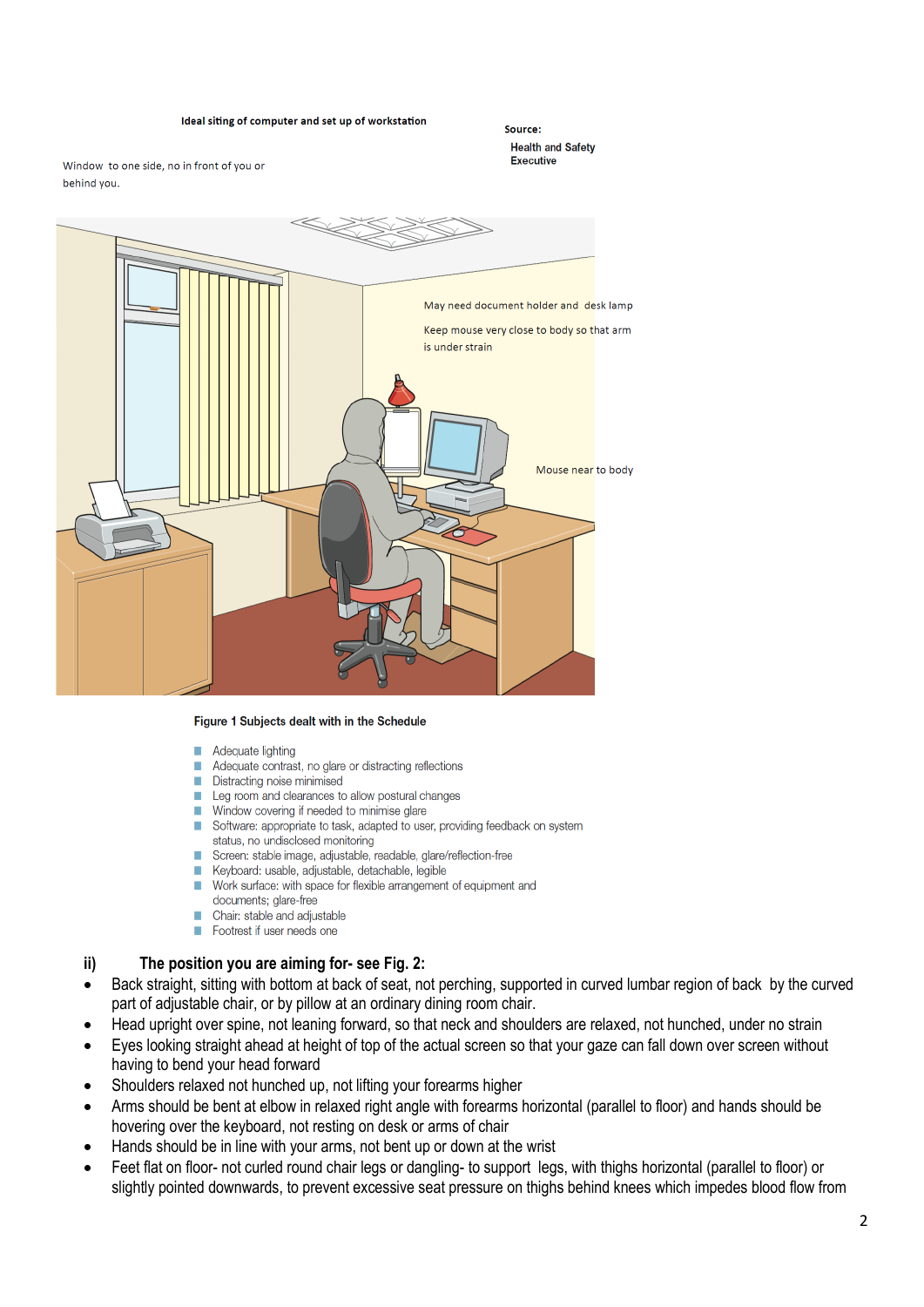board

#### Source: **Health and Safety Executive**

Eyes level with top of actual screen. Head supported right over spine About 1 metre from eyes Shoulders relaxed, not hunched up to raise arms Screen may be tilted for Arms relaxed, hanging downwards most comfortable view pointing at floor, then bent at elbow in relaxed right angle Screen placed in books, reams of paper, box to achieve right height for eyes Sit upright, bottom at back of seat, lumbar area-curve in spine-supported by curved back of chair. adjust seat back to get it right. Keyboard can be flat or Unadjustable chair - use a pillow angled for comfort Forearams horizontal, hands in line Lap top must have docking with arms, not flexed up or down at station or separate keyboard to achieve the best position wrist. Hands hovering over key-Thighs horizontal or slightly pointing downwards Adjust height of chair seat to get Feet flat on floor supporting knees forearms in right position for keypreventing pressure on underside board. If feet now not flat on floor of thighs and supporting legs. Only use foot rest if can-Non-adjustable chair and seat too not achieve position withlow to get arms in right position, add out it. Use wedge shape, firm, stable cushions and provide lever arch file works foot support. If arms too high then may need to raise table on stable blocks.

### Figure 2 Seating and posture for typical office tasks

- Seat back adjustable п
- Good lumbar support
- Seat height adjustable
- No excess pressure on underside of thighs and backs of knees
- Foot support if needed
- Space for postural change, no obstacles under desk
- Forearms approximately horizontal
- Wrists not excessively bent (up, down or sideways)
- Screen height and angle to allow comfortable head position

# **iii) Try it, sit down at the table/desk in front of your computer keyboard and see how close you come to this position.**

If you can achieve this position naturally this is brilliant, if not you have to make adjustments.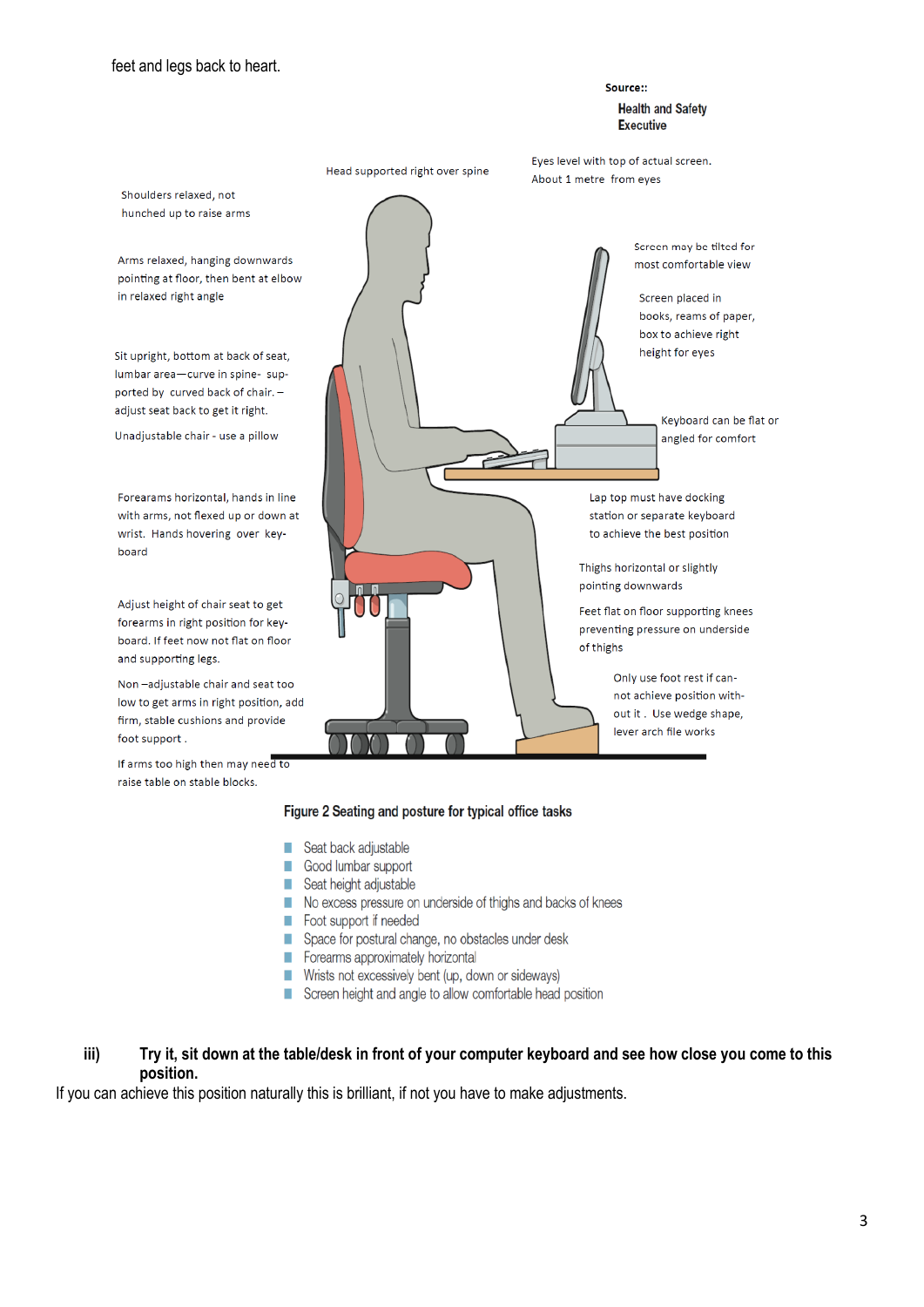# **iv) Adjusting your equipment to get the best position**

Place keyboard on table and sit on chair in front of it. Ensure your back, legs and feet are in the position described above and shown in Fig 2. If possible get someone to look at your position and compare with the diagram. You may need to get someone in the household to help you check your position and measure distances.

- If your forearms are too low then you need to either raise the position of your chair seat, or lower the height of the table/desk but this is impossible with a non-adjustable table. If your forearms arms are too high them you need to raise the table/desk the keyboard is on and you could do this by placing blocks under the leg but ensure it is done in safe and stable manner.
- If you have an adjustable chair, then raise your chair seat using the lever. If not then you need to add firm cushion(s) to the seat until your arms are at the right height. To help, measure the difference between the position of your arms as they are, and where they should be, and the difference is the approximate thickness of the cushion you will need to sit on to raise your arms to the right level. Having someone to measure while you adopt the position helps, otherwise it's trial and error. Make sure your legs are not squashed up- against the underside of the table.
- Adjust the height of seat back so that the curved part fits not the curved lumbar region of your back. If you do not have adjustable chair then use a pillow. Make sure the support is in the curved area of your spine not too low or this will add to MSDs problems.
- Your feet may now not be flat on floor so add a foot-rest a wedge shape like a lever arch file works well.
- Once you have the right position of your arms to bring your hands hovering over the keyboard, then adjust the height of the screen.
- Your eyes should be looking straight ahead level with the top of the screen, not the border. It may be helpful to measure this and have someone check your position while you are sitting at the computer
- The screen should be about 1 metre from your eyes arms length and a bit more.
- If the screen tilts then you may want to adjust it until it is comfortable.
- Your head should remain above your spine, eyes looking straight ahead with gaze failing down across the screen.
- If you have a mouse make sure it is close to your body so you do not put strain on your arm,

The more difficult it is to adjust your position to get it right, the longer it will take if you have to clear your equipment away to allow other family activities. If at all possible, try to establish a working space that can stay adjusted. If not then you must take time to get it right at the beginning of each work session.

### **Laptops for homeworking are not ideal, but If you have to work at a laptop temporarily then**:

- try not to do it at sofa or bed as these will be worst for your posture.
- raise lap top so screen height is as near to the position described above as possible so that your do not put strain on your back, neck and shoulders by having to lean head forward.
- use firm surface to rest laptop try angling it using lever arch file or chopping board.
- if you have no table then try kitchen counter or ironing board and stand up
- or sit on floor and put laptop on coffee table or sofa, balanced properly on books etc to make it high

Ok now you have the optimum or at least the best position you can achieve without the right equipment and so you can happily work all day without problems? Wrong! You must take breaks, move away from looking at the screen to give your eyes a rest and blink more, and make big movements with your back, shoulders and arms.

• The legal guidance says 5 minutes break every 50 mins, but at an unconventional workstation you need to take more care and more breaks. so 5 minutes every 25 mins at least. The further away from good position you are working, the more breaks you must take to prevent MSDs . Begin taking breaks after the first 25 mins or less, as a break taken before you feel tired is worth far more than the ones you take when already tired or feeling the strain.